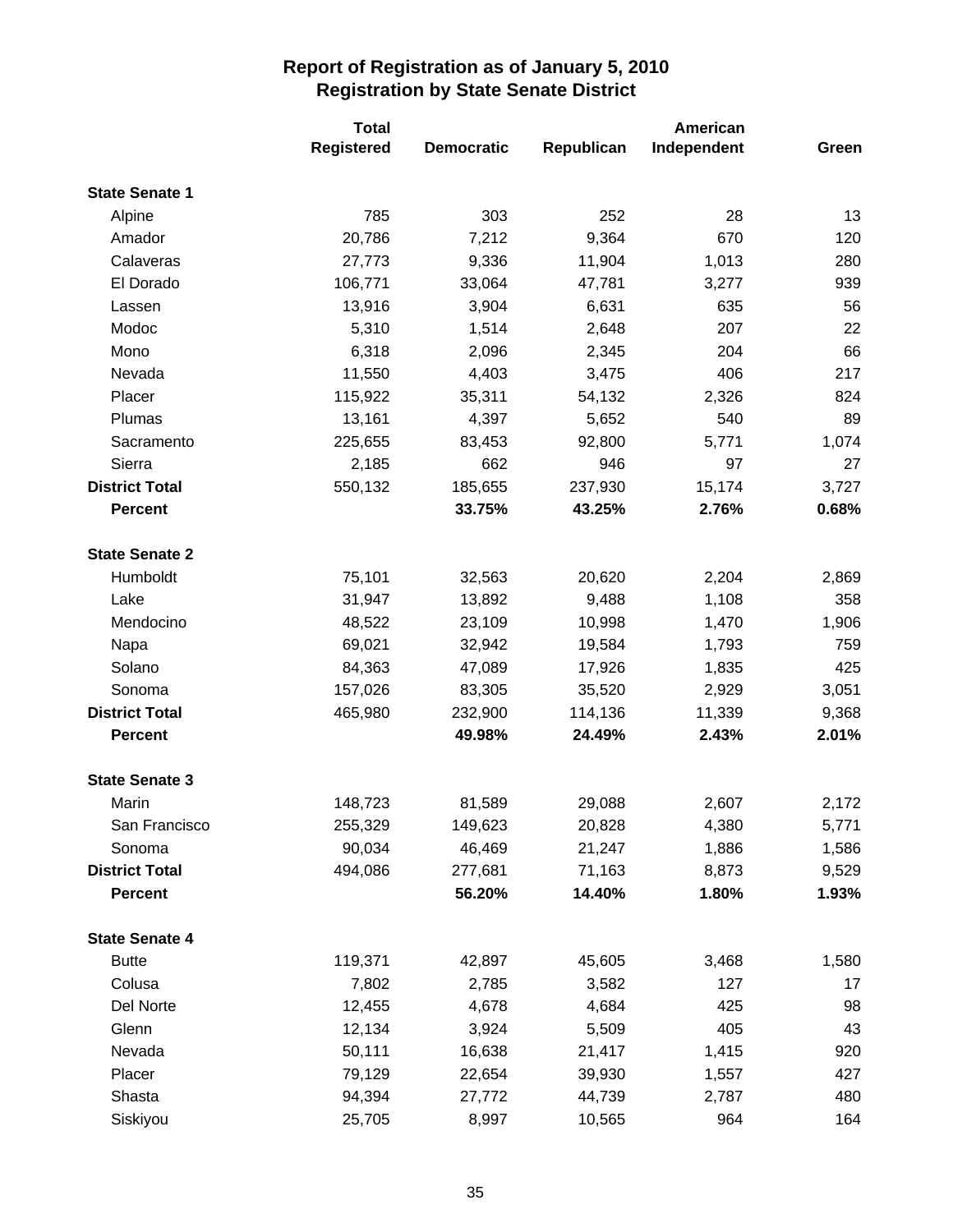|                       |             | Peace and | <b>Decline to</b> |              |  |
|-----------------------|-------------|-----------|-------------------|--------------|--|
|                       | Libertarian | Freedom   | <b>Other</b>      | <b>State</b> |  |
| <b>State Senate 1</b> |             |           |                   |              |  |
| Alpine                | 4           | 1         | 1                 | 183          |  |
| Amador                | 131         | 29        | 48                | 3,212        |  |
| Calaveras             | 312         | 64        | 133               | 4,731        |  |
| El Dorado             | 730         | 269       | 810               | 19,901       |  |
| Lassen                | 79          | 27        | 34                | 2,550        |  |
| Modoc                 | 38          | 4         | 4                 | 873          |  |
| Mono                  | 48          | 23        | 6                 | 1,530        |  |
| Nevada                | 120         | 25        | 17                | 2,887        |  |
| Placer                | 836         | 172       | 229               | 22,092       |  |
| Plumas                | 87          | 36        | 0                 | 2,360        |  |
| Sacramento            | 1,049       | 555       | 428               | 40,525       |  |
| Sierra                | 22          | 3         | 35                | 393          |  |
| <b>District Total</b> | 3,456       | 1,208     | 1,745             | 101,237      |  |
| <b>Percent</b>        | 0.63%       | 0.22%     | 0.32%             | 18.40%       |  |
| <b>State Senate 2</b> |             |           |                   |              |  |
| Humboldt              | 616         | 258       | 197               | 15,774       |  |
| Lake                  | 206         | 106       | 62                | 6,727        |  |
| Mendocino             | 384         | 263       | 198               | 10,194       |  |
| Napa                  | 358         | 156       | 356               | 13,073       |  |
| Solano                | 326         | 188       | 383               | 16,191       |  |
| Sonoma                | 912         | 403       | 557               | 30,349       |  |
| <b>District Total</b> | 2,802       | 1,374     | 1,753             | 92,308       |  |
| <b>Percent</b>        | 0.60%       | 0.29%     | 0.38%             | 19.81%       |  |
| <b>State Senate 3</b> |             |           |                   |              |  |
| Marin                 | 755         | 220       | 387               | 31,905       |  |
| San Francisco         | 1,388       | 847       | 505               | 71,987       |  |
| Sonoma                | 524         | 216       | 345               | 17,761       |  |
| <b>District Total</b> | 2,667       | 1,283     | 1,237             | 121,653      |  |
| Percent               | 0.54%       | 0.26%     | 0.25%             | 24.62%       |  |
| <b>State Senate 4</b> |             |           |                   |              |  |
| <b>Butte</b>          | 837         | 412       | 1,267             | 23,305       |  |
| Colusa                | 23          | 19        | 3                 | 1,246        |  |
| Del Norte             | 71          | 45        | 125               | 2,329        |  |
| Glenn                 | 44          | 41        | 28                | 2,140        |  |
| Nevada                | 338         | 94        | 158               | 9,131        |  |
| Placer                | 514         | 89        | 99                | 13,859       |  |
| Shasta                | 579         | 228       | 274               | 17,535       |  |
| Siskiyou              | 225         | 65        | 51                | 4,674        |  |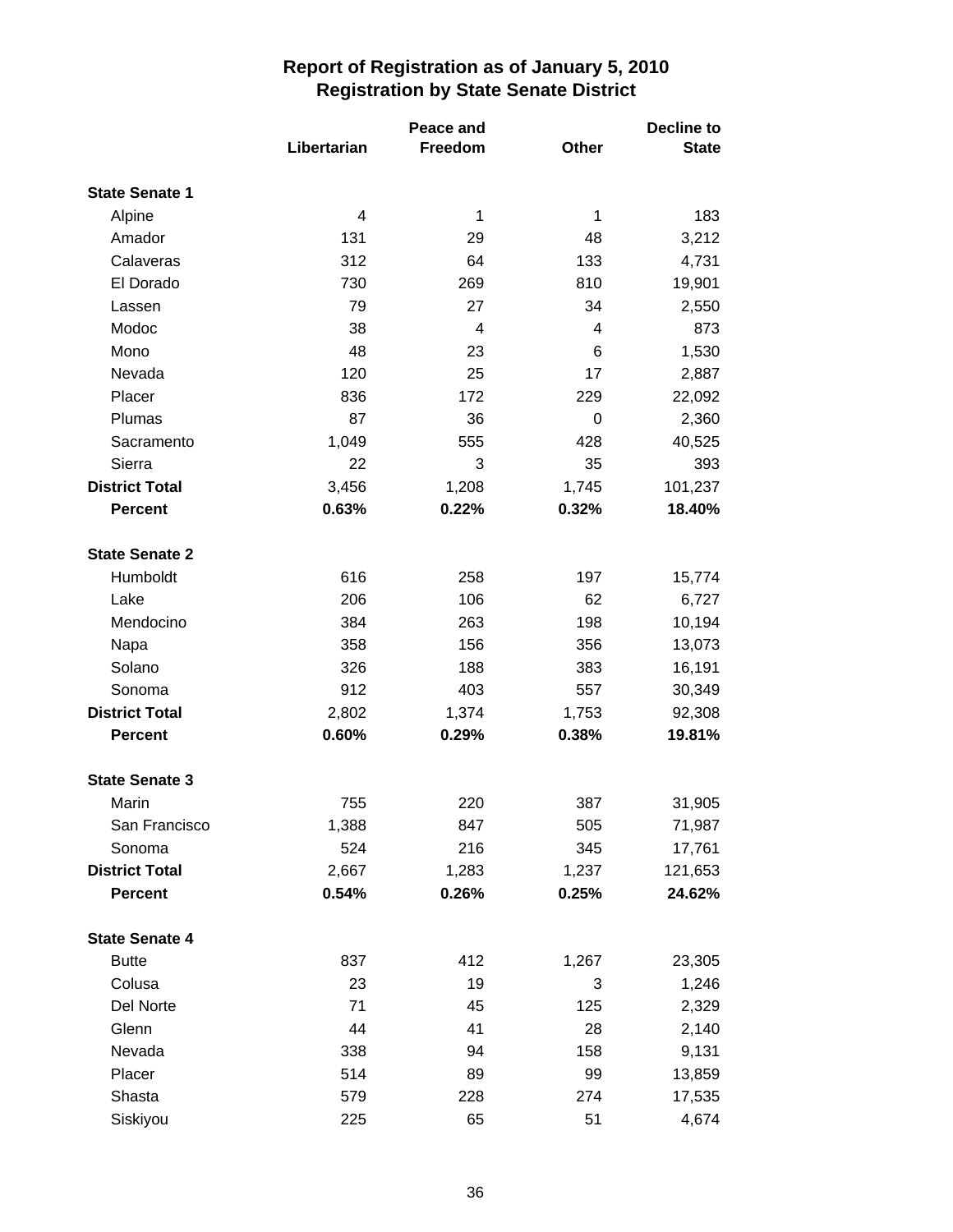|                        | <b>Total</b>      |                   |            | <b>American</b> |       |  |
|------------------------|-------------------|-------------------|------------|-----------------|-------|--|
|                        | <b>Registered</b> | <b>Democratic</b> | Republican | Independent     | Green |  |
| Sutter                 | 38,888            | 13,200            | 18,253     | 1,032           | 114   |  |
| Tehama                 | 30,052            | 9,810             | 13,348     | 1,353           | 119   |  |
| <b>Trinity</b>         | 7,868             | 2,856             | 2,879      | 321             | 115   |  |
| Yuba                   | 28,016            | 9,651             | 11,255     | 1,134           | 144   |  |
| <b>District Total</b>  | 505,925           | 165,862           | 221,766    | 14,988          | 4,221 |  |
| <b>Percent</b>         |                   | 32.78%            | 43.83%     | 2.96%           | 0.83% |  |
| <b>State Senate 5</b>  |                   |                   |            |                 |       |  |
| Sacramento             | 31,258            | 14,771            | 8,875      | 776             | 113   |  |
| San Joaquin            | 186,176           | 88,639            | 63,033     | 3,992           | 527   |  |
| Solano                 | 108,277           | 50,605            | 31,631     | 2,614           | 339   |  |
| Yolo                   | 100,893           | 49,048            | 24,595     | 2,340           | 1,144 |  |
| <b>District Total</b>  | 426,604           | 203,063           | 128,134    | 9,722           | 2,123 |  |
| <b>Percent</b>         |                   | 47.60%            | 30.04%     | 2.28%           | 0.50% |  |
| <b>State Senate 6</b>  |                   |                   |            |                 |       |  |
| Sacramento             | 397,704           | 198,778           | 100,879    | 10,865          | 3,159 |  |
| <b>District Total</b>  | 397,704           | 198,778           | 100,879    | 10,865          | 3,159 |  |
| <b>Percent</b>         |                   | 49.98%            | 25.37%     | 2.73%           | 0.79% |  |
| <b>State Senate 7</b>  |                   |                   |            |                 |       |  |
| Contra Costa           | 486,254           | 237,291           | 132,724    | 10,966          | 3,079 |  |
| <b>District Total</b>  | 486,254           | 237,291           | 132,724    | 10,966          | 3,079 |  |
| <b>Percent</b>         |                   | 48.80%            | 27.30%     | 2.26%           | 0.63% |  |
| <b>State Senate 8</b>  |                   |                   |            |                 |       |  |
| San Francisco          | 188,487           | 101,893           | 20,532     | 3,005           | 2,807 |  |
| San Mateo              | 239,907           | 126,475           | 47,522     | 4,727           | 1,761 |  |
| <b>District Total</b>  | 428,394           | 228,368           | 68,054     | 7,732           | 4,568 |  |
| <b>Percent</b>         |                   | 53.31%            | 15.89%     | 1.80%           | 1.07% |  |
| <b>State Senate 9</b>  |                   |                   |            |                 |       |  |
| Alameda                | 421,867           | 258,475           | 51,665     | 7,046           | 7,813 |  |
| Contra Costa           | 34,597            | 24,626            | 2,362      | 603             | 351   |  |
| <b>District Total</b>  | 456,464           | 283,101           | 54,027     | 7,649           | 8,164 |  |
| <b>Percent</b>         |                   | 62.02%            | 11.84%     | 1.68%           | 1.79% |  |
| <b>State Senate 10</b> |                   |                   |            |                 |       |  |
| Alameda                | 322,619           | 170,956           | 60,650     | 6,454           | 1,731 |  |
| Santa Clara            | 60,570            | 26,525            | 12,441     | 1,175           | 209   |  |
| <b>District Total</b>  | 383,189           | 197,481           | 73,091     | 7,629           | 1,940 |  |
| <b>Percent</b>         |                   | 51.54%            | 19.07%     | 1.99%           | 0.51% |  |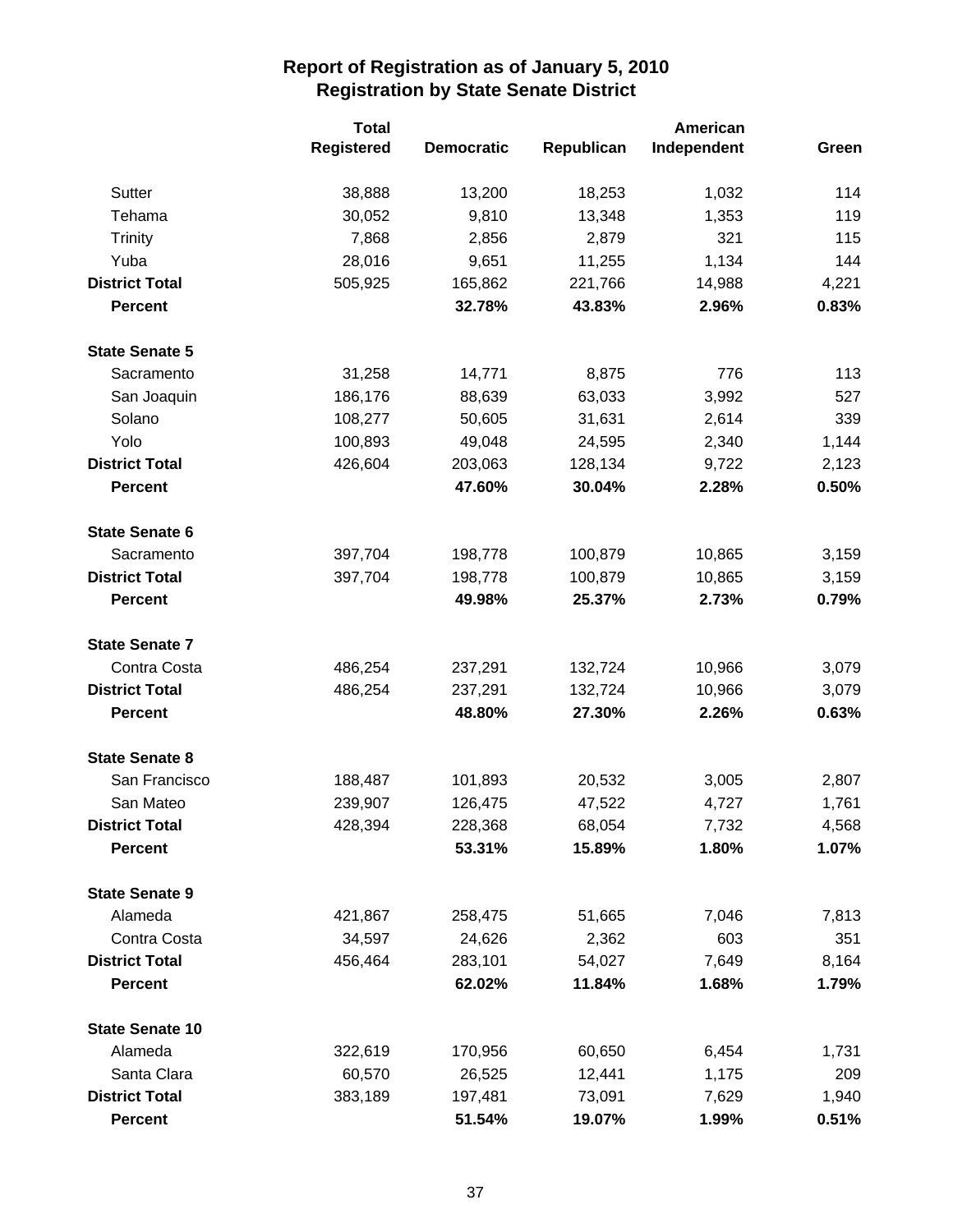|                        |             | Peace and      |       | <b>Decline to</b> |  |
|------------------------|-------------|----------------|-------|-------------------|--|
|                        | Libertarian | <b>Freedom</b> | Other | <b>State</b>      |  |
| <b>Sutter</b>          | 140         | 103            | 178   | 5,868             |  |
| Tehama                 | 209         | 91             | 118   | 5,004             |  |
| <b>Trinity</b>         | 78          | 36             | 102   | 1,481             |  |
| Yuba                   | 144         | 104            | 29    | 5,555             |  |
| <b>District Total</b>  | 3,202       | 1,327          | 2,432 | 92,127            |  |
| <b>Percent</b>         | 0.63%       | 0.26%          | 0.48% | 18.21%            |  |
| <b>State Senate 5</b>  |             |                |       |                   |  |
| Sacramento             | 97          | 72             | 46    | 6,508             |  |
| San Joaquin            | 611         | 459            | 1,275 | 27,640            |  |
| Solano                 | 416         | 197            | 443   | 22,032            |  |
| Yolo                   | 484         | 385            | 900   | 21,997            |  |
| <b>District Total</b>  | 1,608       | 1,113          | 2,664 | 78,177            |  |
| <b>Percent</b>         | 0.38%       | 0.26%          | 0.62% | 18.33%            |  |
| <b>State Senate 6</b>  |             |                |       |                   |  |
| Sacramento             | 1,903       | 2,233          | 802   | 79,085            |  |
| <b>District Total</b>  | 1,903       | 2,233          | 802   | 79,085            |  |
| <b>Percent</b>         | 0.48%       | 0.56%          | 0.20% | 19.89%            |  |
| <b>State Senate 7</b>  |             |                |       |                   |  |
| Contra Costa           | 2,091       | 963            | 2,809 | 96,331            |  |
| <b>District Total</b>  | 2,091       | 963            | 2,809 | 96,331            |  |
| <b>Percent</b>         | 0.43%       | 0.20%          | 0.58% | 19.81%            |  |
| <b>State Senate 8</b>  |             |                |       |                   |  |
| San Francisco          | 841         | 596            | 390   | 58,423            |  |
| San Mateo              | 927         | 435            | 713   | 57,347            |  |
| <b>District Total</b>  | 1,768       | 1,031          | 1,103 | 115,770           |  |
| <b>Percent</b>         | 0.41%       | 0.24%          | 0.26% | 27.02%            |  |
| <b>State Senate 9</b>  |             |                |       |                   |  |
| Alameda                | 1,676       | 1,617          | 3,082 | 90,493            |  |
| Contra Costa           | 102         | 179            | 210   | 6,164             |  |
| <b>District Total</b>  | 1,778       | 1,796          | 3,292 | 96,657            |  |
| <b>Percent</b>         | 0.39%       | 0.39%          | 0.72% | 21.18%            |  |
| <b>State Senate 10</b> |             |                |       |                   |  |
| Alameda                | 1,211       | 859            | 2,445 | 78,313            |  |
| Santa Clara            | 244         | 182            | 146   | 19,648            |  |
| <b>District Total</b>  | 1,455       | 1,041          | 2,591 | 97,961            |  |
| <b>Percent</b>         | 0.38%       | 0.27%          | 0.68% | 25.56%            |  |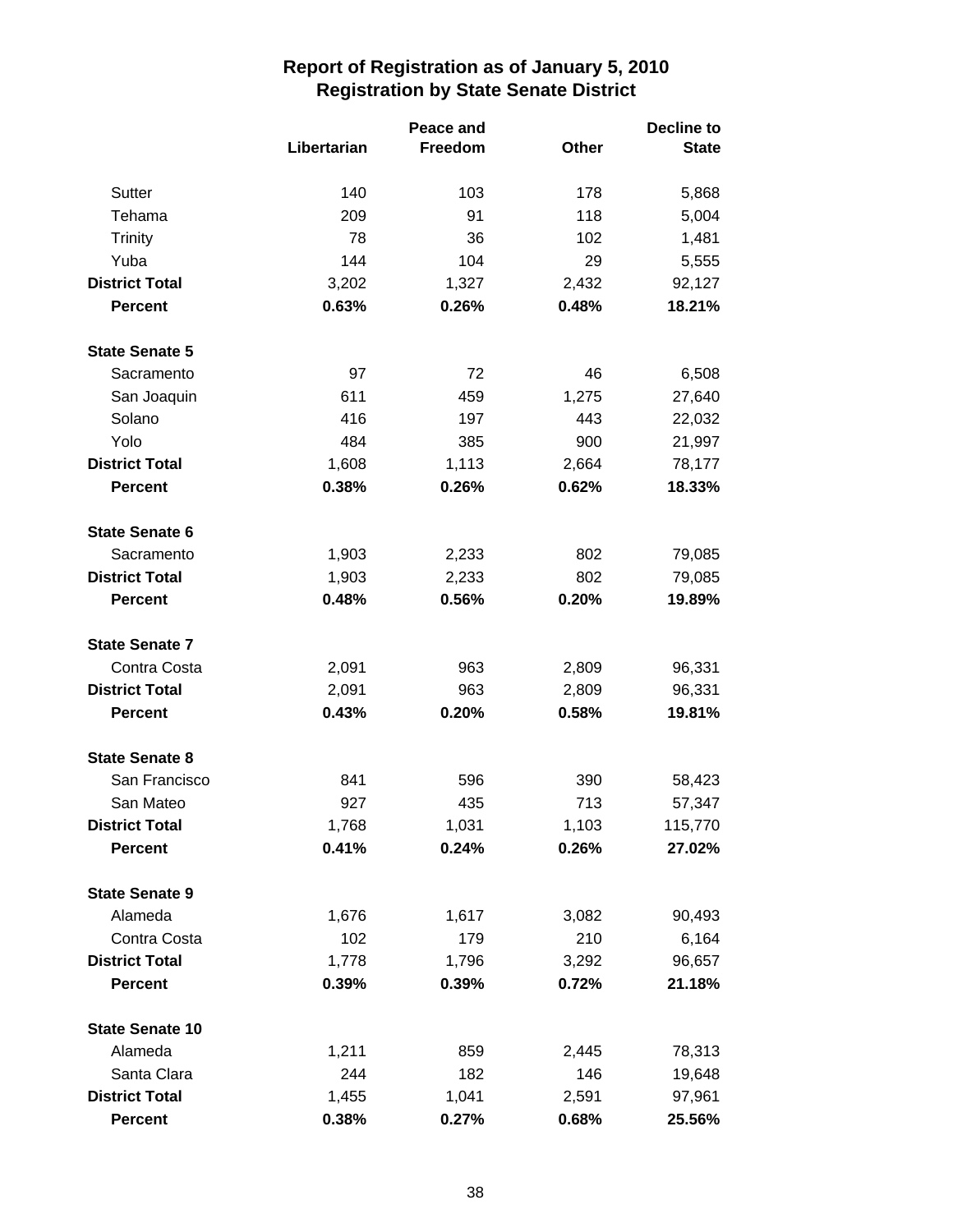|                        | <b>Total</b> |                   |            | American    |       |
|------------------------|--------------|-------------------|------------|-------------|-------|
|                        | Registered   | <b>Democratic</b> | Republican | Independent | Green |
|                        |              |                   |            |             |       |
| <b>State Senate 11</b> |              |                   |            |             |       |
| San Mateo              | 98,253       | 50,590            | 23,020     | 1,758       | 787   |
| Santa Clara            | 261,980      | 121,409           | 65,023     | 4,847       | 1,561 |
| Santa Cruz             | 89,284       | 50,694            | 12,936     | 1,844       | 2,458 |
| <b>District Total</b>  | 449,517      | 222,693           | 100,979    | 8,449       | 4,806 |
| <b>Percent</b>         |              | 49.54%            | 22.46%     | 1.88%       | 1.07% |
| <b>State Senate 12</b> |              |                   |            |             |       |
| Madera                 | 21,598       | 9,408             | 8,010      | 447         | 49    |
| Merced                 | 95,225       | 43,881            | 34,402     | 2,352       | 268   |
| Monterey               | 65,591       | 40,294            | 13,523     | 1,079       | 201   |
| San Benito             | 24,117       | 11,491            | 7,420      | 534         | 112   |
| Stanislaus             | 137,533      | 63,953            | 46,852     | 2,989       | 489   |
| <b>District Total</b>  | 344,064      | 169,027           | 110,207    | 7,401       | 1,119 |
| <b>Percent</b>         |              | 49.13%            | 32.03%     | 2.15%       | 0.33% |
| <b>State Senate 13</b> |              |                   |            |             |       |
| Santa Clara            | 324,304      | 162,292           | 64,062     | 6,360       | 2,012 |
| <b>District Total</b>  | 324,304      | 162,292           | 64,062     | 6,360       | 2,012 |
| <b>Percent</b>         |              | 50.04%            | 19.75%     | 1.96%       | 0.62% |
| <b>State Senate 14</b> |              |                   |            |             |       |
| Fresno                 | 254,897      | 88,803            | 120,137    | 5,817       | 1,146 |
| Madera                 | 31,796       | 9,322             | 16,429     | 768         | 158   |
| Mariposa               | 11,398       | 3,635             | 5,104      | 431         | 118   |
| San Joaquin            | 76,020       | 24,236            | 38,368     | 1,902       | 207   |
| <b>Stanislaus</b>      | 80,700       | 29,431            | 34,987     | 1,856       | 222   |
| Tuolumne               | 31,433       | 10,837            | 13,390     | 1,069       | 241   |
| <b>District Total</b>  | 486,244      | 166,264           | 228,415    | 11,843      | 2,092 |
| <b>Percent</b>         |              | 34.19%            | 46.98%     | 2.44%       | 0.43% |
| <b>State Senate 15</b> |              |                   |            |             |       |
| Monterey               | 92,236       | 42,076            | 27,836     | 2,154       | 863   |
| San Luis Obispo        | 153,116      | 54,878            | 61,072     | 3,432       | 1,479 |
| Santa Barbara          | 41,403       | 15,785            | 16,344     | 1,006       | 108   |
| Santa Clara            | 114,307      | 44,719            | 38,919     | 2,170       | 553   |
| Santa Cruz             | 57,443       | 30,051            | 13,606     | 1,063       | 734   |
| <b>District Total</b>  | 458,505      | 187,509           | 157,777    | 9,825       | 3,737 |
| <b>Percent</b>         |              | 40.90%            | 34.41%     | 2.14%       | 0.82% |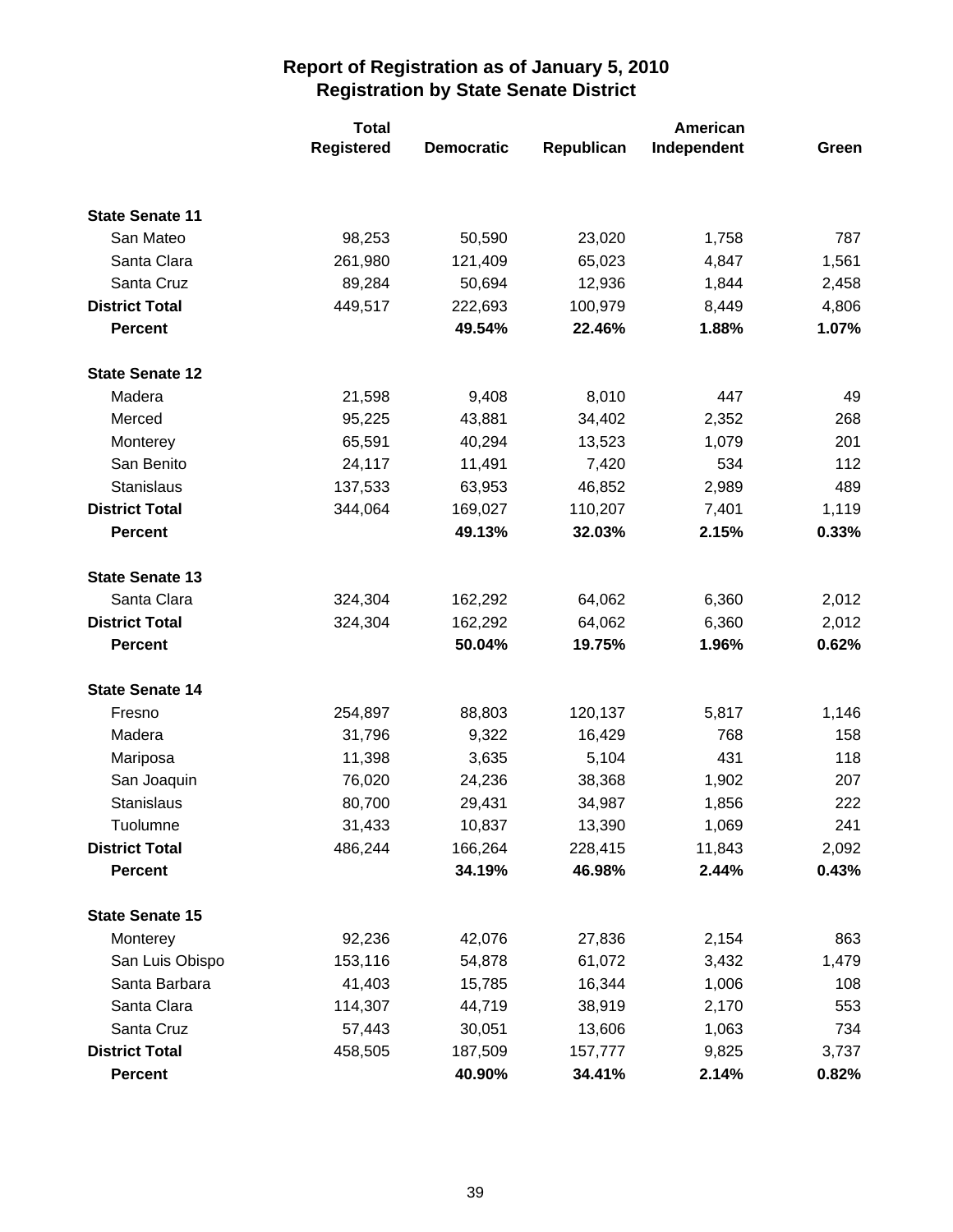|                        |             | Peace and | <b>Decline to</b> |              |  |
|------------------------|-------------|-----------|-------------------|--------------|--|
|                        | Libertarian | Freedom   | <b>Other</b>      | <b>State</b> |  |
|                        |             |           |                   |              |  |
| <b>State Senate 11</b> |             |           |                   |              |  |
| San Mateo              | 492         | 180       | 296               | 21,130       |  |
| Santa Clara            | 1,390       | 435       | 583               | 66,732       |  |
| Santa Cruz             | 763         | 290       | 3,875             | 16,424       |  |
| <b>District Total</b>  | 2,645       | 905       | 4,754             | 104,286      |  |
| <b>Percent</b>         | 0.59%       | 0.20%     | 1.06%             | 23.20%       |  |
| <b>State Senate 12</b> |             |           |                   |              |  |
| Madera                 | 58          | 64        | 92                | 3,470        |  |
| Merced                 | 311         | 234       | 125               | 13,652       |  |
| Monterey               | 172         | 165       | 112               | 10,045       |  |
| San Benito             | 99          | 55        | 112               | 4,294        |  |
| <b>Stanislaus</b>      | 548         | 528       | 1,371             | 20,803       |  |
| <b>District Total</b>  | 1,188       | 1,046     | 1,812             | 52,264       |  |
| <b>Percent</b>         | 0.35%       | 0.30%     | 0.53%             | 15.19%       |  |
| <b>State Senate 13</b> |             |           |                   |              |  |
| Santa Clara            | 1,774       | 963       | 744               | 86,097       |  |
| <b>District Total</b>  | 1,774       | 963       | 744               | 86,097       |  |
| <b>Percent</b>         | 0.55%       | 0.30%     | 0.23%             | 26.55%       |  |
| <b>State Senate 14</b> |             |           |                   |              |  |
| Fresno                 | 1,023       | 443       | 7,747             | 29,781       |  |
| Madera                 | 172         | 52        | 170               | 4,725        |  |
| Mariposa               | 82          | 26        | 113               | 1,889        |  |
| San Joaquin            | 300         | 139       | 532               | 10,336       |  |
| Stanislaus             | 301         | 213       | 894               | 12,796       |  |
| Tuolumne               | 196         | 73        | 76                | 5,551        |  |
| <b>District Total</b>  | 2,074       | 946       | 9,532             | 65,078       |  |
| <b>Percent</b>         | 0.43%       | 0.19%     | 1.96%             | 13.38%       |  |
| <b>State Senate 15</b> |             |           |                   |              |  |
| Monterey               | 452         | 177       | 196               | 18,482       |  |
| San Luis Obispo        | 994         | 308       | 2,434             | 28,519       |  |
| Santa Barbara          | 174         | 102       | 452               | 7,432        |  |
| Santa Clara            | 504         | 156       | 233               | 27,053       |  |
| Santa Cruz             | 374         | 170       | 2,587             | 8,858        |  |
| <b>District Total</b>  | 2,498       | 913       | 5,902             | 90,344       |  |
| <b>Percent</b>         | 0.54%       | 0.20%     | 1.29%             | 19.70%       |  |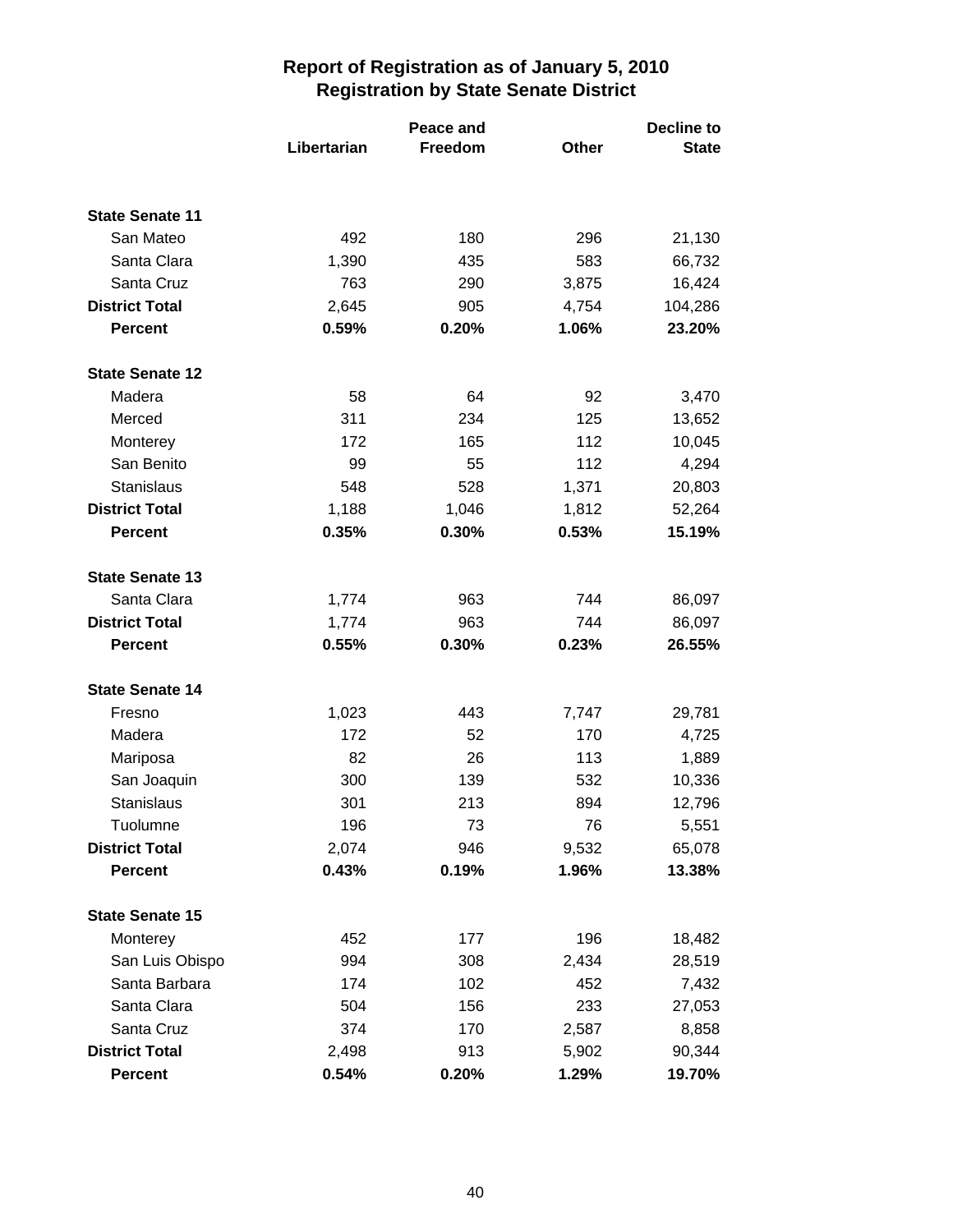|                        | <b>Total</b> |                   |                | American    |       |
|------------------------|--------------|-------------------|----------------|-------------|-------|
|                        | Registered   | <b>Democratic</b> | Republican     | Independent | Green |
|                        |              |                   |                |             |       |
| <b>State Senate 16</b> |              |                   |                |             |       |
| Fresno                 | 129,942      | 69,096            | 38,401         | 2,580       | 420   |
| Kern                   | 65,892       | 38,126            | 16,014         | 1,450       | 108   |
| Kings                  | 50,600       | 18,629            | 22,811         | 1,234       | 120   |
| Tulare                 | 27,038       | 11,993            | 10,285         | 535         | 51    |
| <b>District Total</b>  | 273,472      | 137,844           | 87,511         | 5,799       | 699   |
| <b>Percent</b>         |              | 50.41%            | 32.00%         | 2.12%       | 0.26% |
| <b>State Senate 17</b> |              |                   |                |             |       |
| Kern                   | 4            | 1                 | $\overline{2}$ | $\mathbf 0$ | 0     |
| Los Angeles            | 318,534      | 121,291           | 126,201        | 8,451       | 1,175 |
| San Bernardino         | 132,425      | 46,052            | 55,681         | 5,052       | 364   |
| Ventura                | 22,254       | 11,452            | 5,983          | 473         | 136   |
| <b>District Total</b>  | 473,217      | 178,796           | 187,867        | 13,976      | 1,675 |
| <b>Percent</b>         |              | 37.78%            | 39.70%         | 2.95%       | 0.35% |
| <b>State Senate 18</b> |              |                   |                |             |       |
| Inyo                   | 9,414        | 3,105             | 4,218          | 307         | 87    |
| Kern                   | 240,390      | 72,543            | 119,433        | 7,208       | 628   |
| San Bernardino         | 55,147       | 19,725            | 20,748         | 2,520       | 237   |
| Tulare                 | 118,721      | 39,185            | 56,237         | 3,262       | 407   |
| <b>District Total</b>  | 423,672      | 134,558           | 200,636        | 13,297      | 1,359 |
| <b>Percent</b>         |              | 31.76%            | 47.36%         | 3.14%       | 0.32% |
| <b>State Senate 19</b> |              |                   |                |             |       |
| Los Angeles            | 37,738       | 12,586            | 16,718         | 871         | 113   |
| Santa Barbara          | 158,852      | 70,791            | 48,069         | 3,342       | 1,575 |
| Ventura                | 319,046      | 115,524           | 130,161        | 6,946       | 1,908 |
| <b>District Total</b>  | 515,636      | 198,901           | 194,948        | 11,159      | 3,596 |
| <b>Percent</b>         |              | 38.57%            | 37.81%         | 2.16%       | 0.70% |
| <b>State Senate 20</b> |              |                   |                |             |       |
| Los Angeles            | 296,080      | 162,499           | 57,361         | 6,223       | 1,543 |
| <b>District Total</b>  | 296,080      | 162,499           | 57,361         | 6,223       | 1,543 |
| <b>Percent</b>         |              | 54.88%            | 19.37%         | 2.10%       | 0.52% |
| <b>State Senate 21</b> |              |                   |                |             |       |
| Los Angeles            | 437,670      | 209,300           | 110,879        | 8,299       | 2,909 |
| <b>District Total</b>  | 437,670      | 209,300           | 110,879        | 8,299       | 2,909 |
| <b>Percent</b>         |              | 47.82%            | 25.33%         | 1.90%       | 0.66% |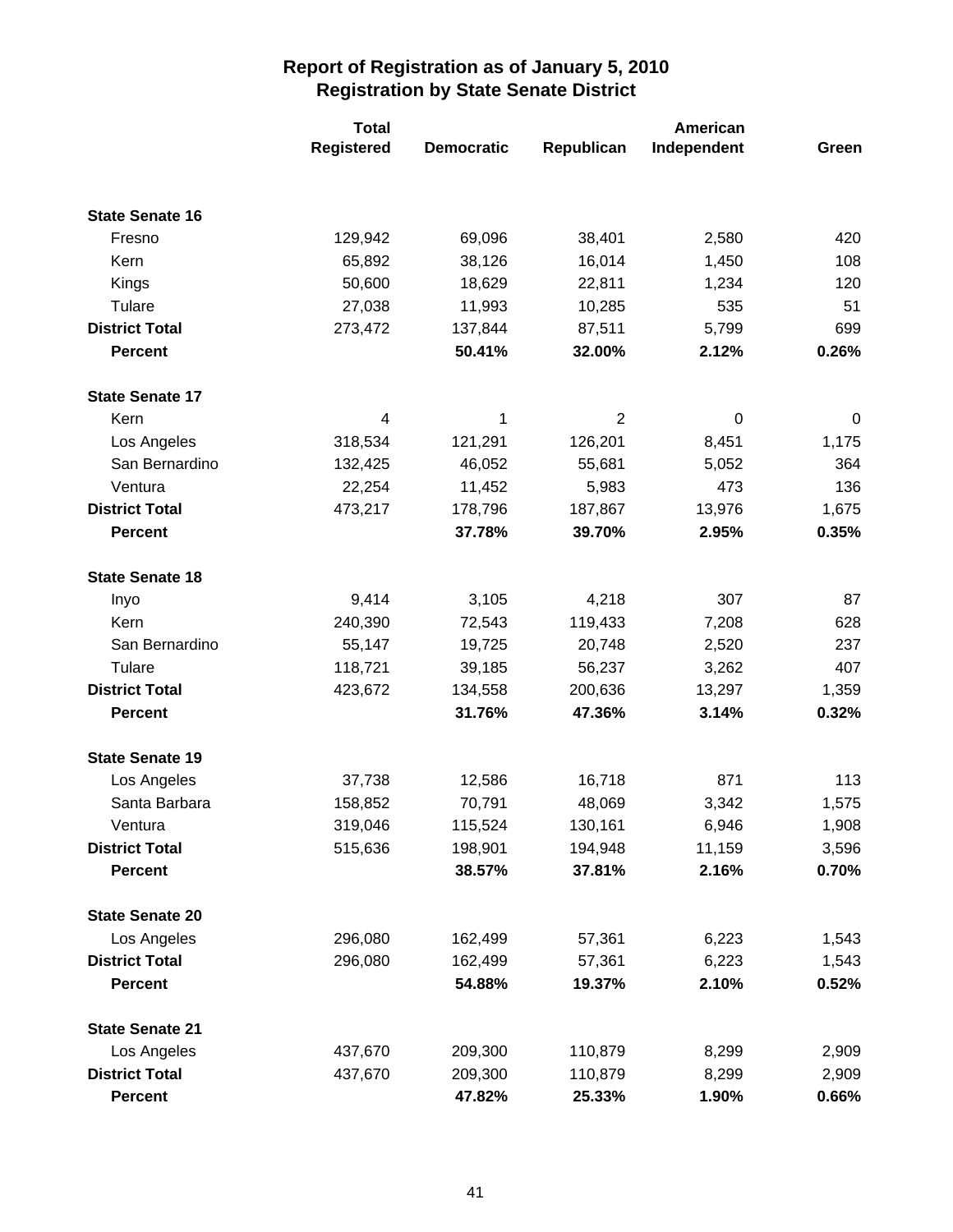|                        |             | Peace and      |       | <b>Decline to</b> |  |
|------------------------|-------------|----------------|-------|-------------------|--|
|                        | Libertarian | <b>Freedom</b> | Other | <b>State</b>      |  |
|                        |             |                |       |                   |  |
| <b>State Senate 16</b> |             |                |       |                   |  |
| Fresno                 | 410         | 411            | 4,659 | 13,965            |  |
| Kern                   | 201         | 274            | 111   | 9,608             |  |
| Kings                  | 169         | 65             | 341   | 7,231             |  |
| Tulare                 | 80          | 83             | 51    | 3,960             |  |
| <b>District Total</b>  | 860         | 833            | 5,162 | 34,764            |  |
| <b>Percent</b>         | 0.31%       | 0.30%          | 1.89% | 12.71%            |  |
| <b>State Senate 17</b> |             |                |       |                   |  |
| Kern                   | 0           | 0              | 0     | 1                 |  |
| Los Angeles            | 1,511       | 806            | 2,820 | 56,279            |  |
| San Bernardino         | 750         | 383            | 580   | 23,563            |  |
| Ventura                | 102         | 63             | 249   | 3,796             |  |
| <b>District Total</b>  | 2,363       | 1,252          | 3,649 | 83,639            |  |
| <b>Percent</b>         | 0.50%       | 0.26%          | 0.77% | 17.67%            |  |
| <b>State Senate 18</b> |             |                |       |                   |  |
| Inyo                   | 59          | 20             | 28    | 1,590             |  |
| Kern                   | 1,209       | 455            | 319   | 38,595            |  |
| San Bernardino         | 369         | 153            | 244   | 11,151            |  |
| Tulare                 | 435         | 283            | 260   | 18,652            |  |
| <b>District Total</b>  | 2,072       | 911            | 851   | 69,988            |  |
| <b>Percent</b>         | 0.49%       | 0.22%          | 0.20% | 16.52%            |  |
| <b>State Senate 19</b> |             |                |       |                   |  |
| Los Angeles            | 146         | 59             | 321   | 6,924             |  |
| Santa Barbara          | 949         | 311            | 1,778 | 32,037            |  |
| Ventura                | 1,710       | 513            | 4,187 | 58,097            |  |
| <b>District Total</b>  | 2,805       | 883            | 6,286 | 97,058            |  |
| <b>Percent</b>         | 0.54%       | 0.17%          | 1.22% | 18.82%            |  |
| <b>State Senate 20</b> |             |                |       |                   |  |
| Los Angeles            | 1,382       | 1,722          | 2,507 | 62,843            |  |
| <b>District Total</b>  | 1,382       | 1,722          | 2,507 | 62,843            |  |
| <b>Percent</b>         | 0.47%       | 0.58%          | 0.85% | 21.23%            |  |
| <b>State Senate 21</b> |             |                |       |                   |  |
| Los Angeles            | 2,228       | 1,681          | 4,311 | 98,063            |  |
| <b>District Total</b>  | 2,228       | 1,681          | 4,311 | 98,063            |  |
| <b>Percent</b>         | 0.51%       | 0.38%          | 0.98% | 22.41%            |  |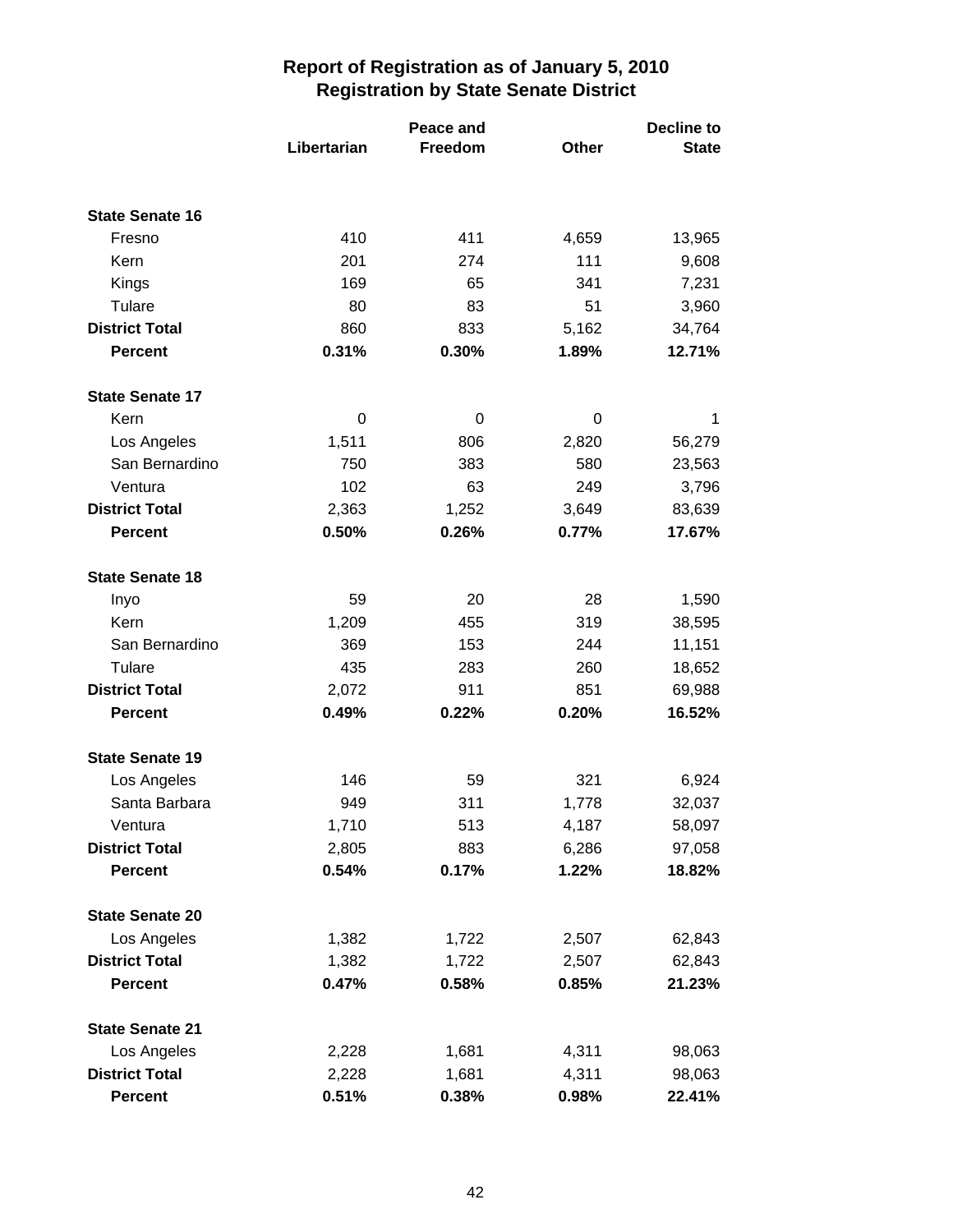|                        | <b>Total</b>      |                   |            |             |       |
|------------------------|-------------------|-------------------|------------|-------------|-------|
|                        | <b>Registered</b> | <b>Democratic</b> | Republican | Independent | Green |
|                        |                   |                   |            |             |       |
| <b>State Senate 22</b> |                   |                   |            |             |       |
| Los Angeles            | 250,954           | 147,837           | 36,112     | 4,244       | 1,585 |
| <b>District Total</b>  | 250,954           | 147,837           | 36,112     | 4,244       | 1,585 |
| <b>Percent</b>         |                   | 58.91%            | 14.39%     | 1.69%       | 0.63% |
| <b>State Senate 23</b> |                   |                   |            |             |       |
| Los Angeles            | 418,224           | 213,792           | 96,555     | 7,767       | 2,719 |
| Ventura                | 77,596            | 41,013            | 18,401     | 1,484       | 337   |
| <b>District Total</b>  | 495,820           | 254,805           | 114,956    | 9,251       | 3,056 |
| <b>Percent</b>         |                   | 51.39%            | 23.19%     | 1.87%       | 0.62% |
| <b>State Senate 24</b> |                   |                   |            |             |       |
| Los Angeles            | 322,172           | 172,468           | 66,744     | 5,994       | 1,176 |
| <b>District Total</b>  | 322,172           | 172,468           | 66,744     | 5,994       | 1,176 |
| <b>Percent</b>         |                   | 53.53%            | 20.72%     | 1.86%       | 0.37% |
| <b>State Senate 25</b> |                   |                   |            |             |       |
| Los Angeles            | 374,880           | 232,029           | 65,851     | 6,709       | 1,215 |
| <b>District Total</b>  | 374,880           | 232,029           | 65,851     | 6,709       | 1,215 |
| <b>Percent</b>         |                   | 61.89%            | 17.57%     | 1.79%       | 0.32% |
| <b>State Senate 26</b> |                   |                   |            |             |       |
| Los Angeles            | 386,775           | 253,445           | 41,502     | 6,544       | 2,239 |
| <b>District Total</b>  | 386,775           | 253,445           | 41,502     | 6,544       | 2,239 |
| <b>Percent</b>         |                   | 65.53%            | 10.73%     | 1.69%       | 0.58% |
| <b>State Senate 27</b> |                   |                   |            |             |       |
| Los Angeles            | 380,641           | 193,441           | 96,863     | 7,874       | 1,937 |
| <b>District Total</b>  | 380,641           | 193,441           | 96,863     | 7,874       | 1,937 |
| <b>Percent</b>         |                   | 50.82%            | 25.45%     | 2.07%       | 0.51% |
| <b>State Senate 28</b> |                   |                   |            |             |       |
| Los Angeles            | 454,401           | 220,036           | 114,568    | 8,999       | 2,777 |
| <b>District Total</b>  | 454,401           | 220,036           | 114,568    | 8,999       | 2,777 |
| <b>Percent</b>         |                   | 48.42%            | 25.21%     | 1.98%       | 0.61% |
| <b>State Senate 29</b> |                   |                   |            |             |       |
| Los Angeles            | 262,801           | 93,025            | 98,393     | 5,173       | 1,238 |
| Orange                 | 133,474           | 39,012            | 65,458     | 2,965       | 479   |
| San Bernardino         | 69,178            | 25,136            | 28,382     | 1,623       | 194   |
| <b>District Total</b>  | 465,453           | 157,173           | 192,233    | 9,761       | 1,911 |
| <b>Percent</b>         |                   | 33.77%            | 41.30%     | 2.10%       | 0.41% |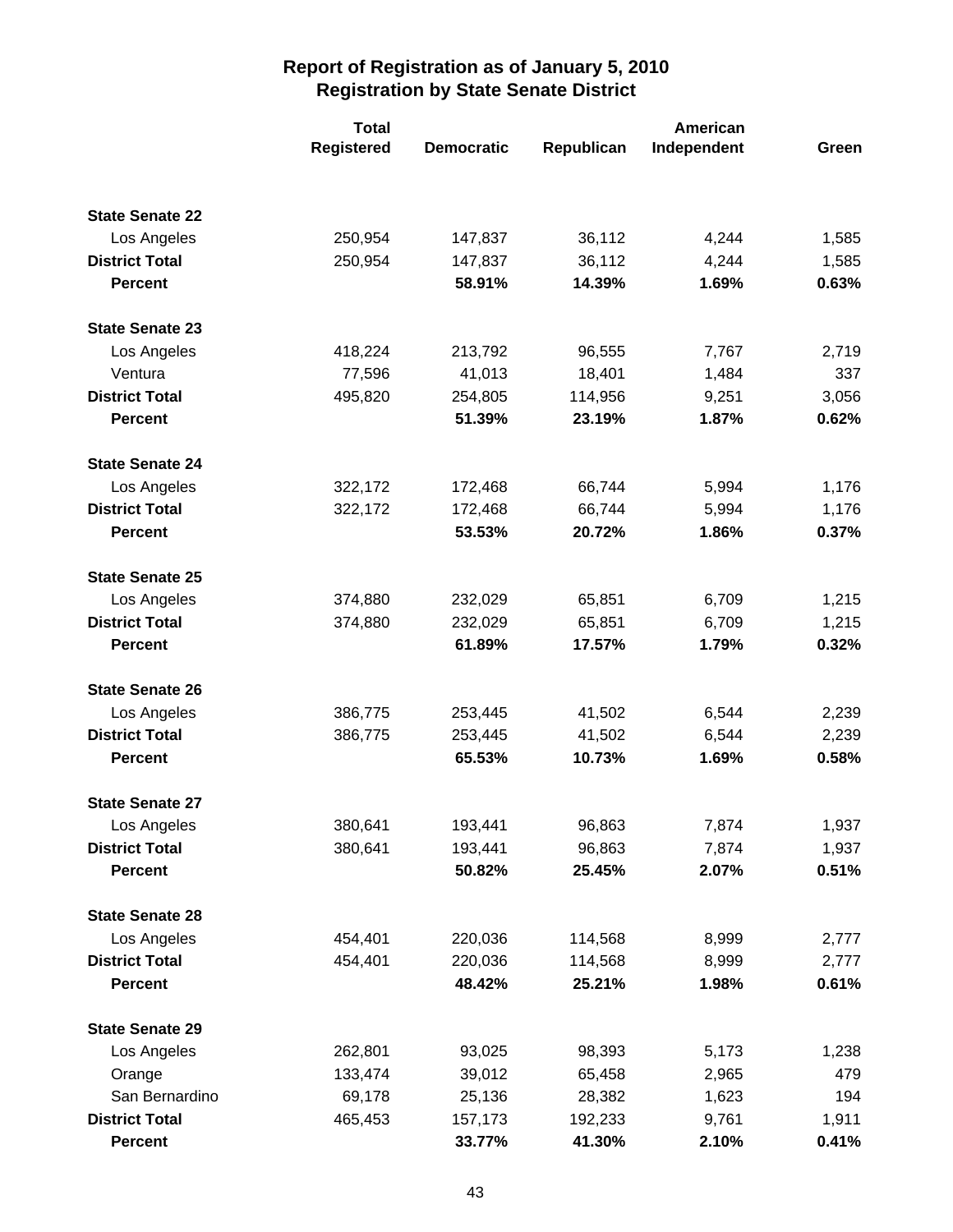|                        |             | Peace and      | <b>Decline to</b> |              |  |
|------------------------|-------------|----------------|-------------------|--------------|--|
|                        | Libertarian | <b>Freedom</b> | <b>Other</b>      | <b>State</b> |  |
|                        |             |                |                   |              |  |
| <b>State Senate 22</b> |             |                |                   |              |  |
| Los Angeles            | 974         | 2,245          | 1,748             | 56,209       |  |
| <b>District Total</b>  | 974         | 2,245          | 1,748             | 56,209       |  |
| <b>Percent</b>         | 0.39%       | 0.89%          | 0.70%             | 22.40%       |  |
| <b>State Senate 23</b> |             |                |                   |              |  |
| Los Angeles            | 2,139       | 1,035          | 4,785             | 89,432       |  |
| Ventura                | 300         | 278            | 825               | 14,958       |  |
| <b>District Total</b>  | 2,439       | 1,313          | 5,610             | 104,390      |  |
| <b>Percent</b>         | 0.49%       | 0.26%          | 1.13%             | 21.05%       |  |
| <b>State Senate 24</b> |             |                |                   |              |  |
| Los Angeles            | 1,117       | 2,413          | 2,069             | 70,191       |  |
| <b>District Total</b>  | 1,117       | 2,413          | 2,069             | 70,191       |  |
| <b>Percent</b>         | 0.35%       | 0.75%          | 0.64%             | 21.79%       |  |
| <b>State Senate 25</b> |             |                |                   |              |  |
| Los Angeles            | 1,186       | 2,138          | 3,575             | 62,177       |  |
| <b>District Total</b>  | 1,186       | 2,138          | 3,575             | 62,177       |  |
| <b>Percent</b>         | 0.32%       | 0.57%          | 0.95%             | 16.59%       |  |
| <b>State Senate 26</b> |             |                |                   |              |  |
| Los Angeles            | 1,499       | 2,021          | 3,979             | 75,546       |  |
| <b>District Total</b>  | 1,499       | 2,021          | 3,979             | 75,546       |  |
| <b>Percent</b>         | 0.39%       | 0.52%          | 1.03%             | 19.53%       |  |
| <b>State Senate 27</b> |             |                |                   |              |  |
| Los Angeles            | 1,751       | 2,134          | 2,931             | 73,710       |  |
| <b>District Total</b>  | 1,751       | 2,134          | 2,931             | 73,710       |  |
| <b>Percent</b>         | 0.46%       | 0.56%          | 0.77%             | 19.36%       |  |
| <b>State Senate 28</b> |             |                |                   |              |  |
| Los Angeles            | 2,467       | 1,733          | 4,727             | 99,094       |  |
| <b>District Total</b>  | 2,467       | 1,733          | 4,727             | 99,094       |  |
| <b>Percent</b>         | 0.54%       | 0.38%          | 1.04%             | 21.81%       |  |
| <b>State Senate 29</b> |             |                |                   |              |  |
| Los Angeles            | 1,159       | 891            | 1,992             | 60,930       |  |
| Orange                 | 751         | 326            | 499               | 23,984       |  |
| San Bernardino         | 283         | 182            | 285               | 13,093       |  |
| <b>District Total</b>  | 2,193       | 1,399          | 2,776             | 98,007       |  |
| <b>Percent</b>         | 0.47%       | 0.30%          | 0.60%             | 21.06%       |  |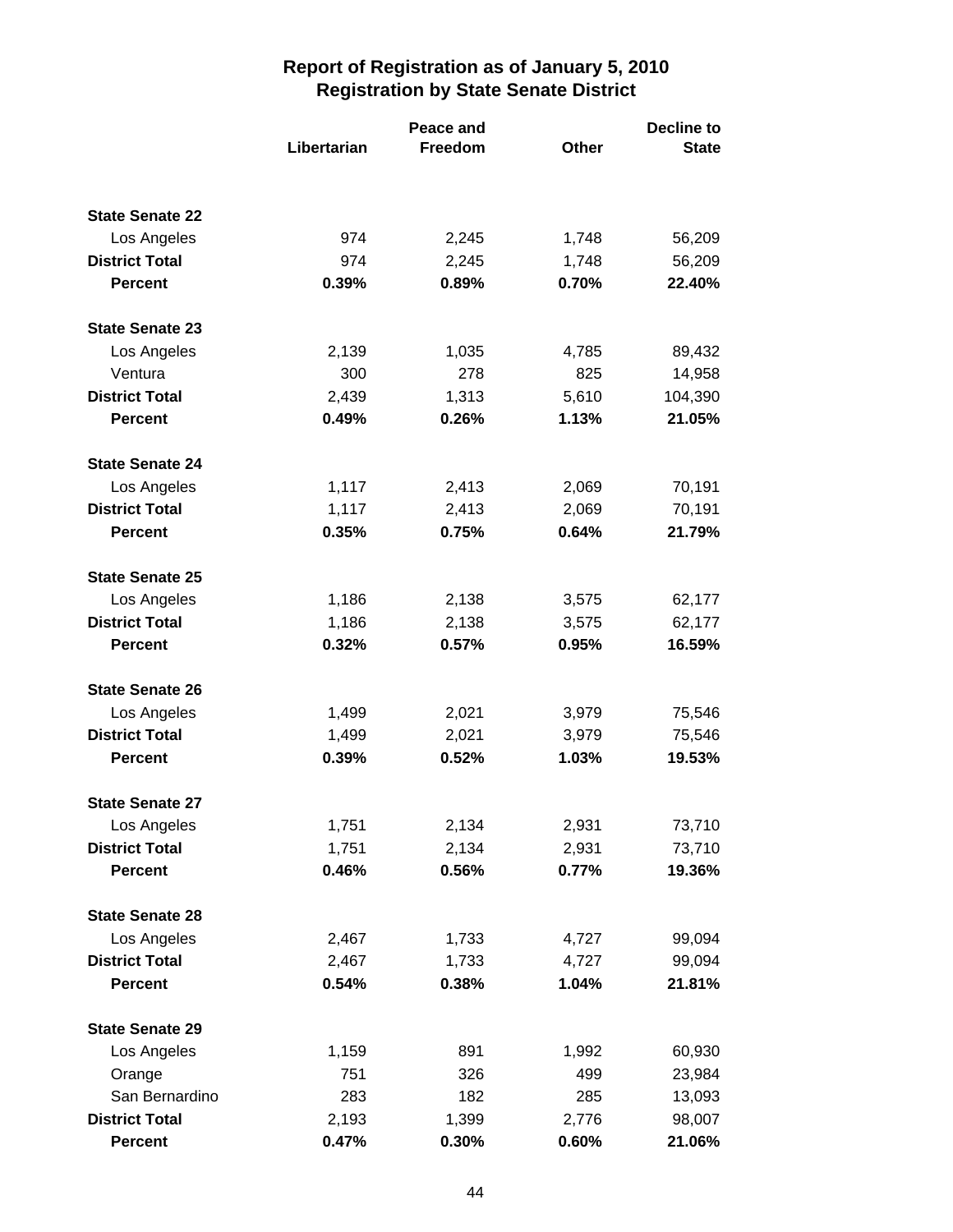|                        | <b>Total</b>      |                   |            | American    |       |  |
|------------------------|-------------------|-------------------|------------|-------------|-------|--|
|                        | <b>Registered</b> | <b>Democratic</b> | Republican | Independent | Green |  |
|                        |                   |                   |            |             |       |  |
| <b>State Senate 30</b> |                   |                   |            |             |       |  |
| Los Angeles            | 333,741           | 188,428           | 73,364     | 5,903       | 1,126 |  |
| <b>District Total</b>  | 333,741           | 188,428           | 73,364     | 5,903       | 1,126 |  |
| <b>Percent</b>         |                   | 56.46%            | 21.98%     | 1.77%       | 0.34% |  |
| <b>State Senate 31</b> |                   |                   |            |             |       |  |
| Riverside              | 148,314           | 60,331            | 54,472     | 3,889       | 620   |  |
| San Bernardino         | 280,441           | 97,922            | 121,289    | 8,464       | 1,172 |  |
| <b>District Total</b>  | 428,755           | 158,253           | 175,761    | 12,353      | 1,792 |  |
| <b>Percent</b>         |                   | 36.91%            | 40.99%     | 2.88%       | 0.42% |  |
| <b>State Senate 32</b> |                   |                   |            |             |       |  |
| Los Angeles            | 49,865            | 27,058            | 11,176     | 965         | 201   |  |
| San Bernardino         | 252,240           | 128,532           | 69,644     | 6,299       | 766   |  |
| <b>District Total</b>  | 302,105           | 155,590           | 80,820     | 7,264       | 967   |  |
| <b>Percent</b>         |                   | 51.50%            | 26.75%     | 2.40%       | 0.32% |  |
| <b>State Senate 33</b> |                   |                   |            |             |       |  |
| Orange                 | 537,848           | 155,281           | 252,580    | 12,462      | 2,271 |  |
| <b>District Total</b>  | 537,848           | 155,281           | 252,580    | 12,462      | 2,271 |  |
| <b>Percent</b>         |                   | 28.87%            | 46.96%     | 2.32%       | 0.42% |  |
| <b>State Senate 34</b> |                   |                   |            |             |       |  |
| Orange                 | 313,336           | 138,551           | 101,816    | 6,178       | 1,101 |  |
| <b>District Total</b>  | 313,336           | 138,551           | 101,816    | 6,178       | 1,101 |  |
| <b>Percent</b>         |                   | 44.22%            | 32.49%     | 1.97%       | 0.35% |  |
| <b>State Senate 35</b> |                   |                   |            |             |       |  |
| Orange                 | 552,756           | 167,363           | 240,956    | 13,170      | 3,115 |  |
| <b>District Total</b>  | 552,756           | 167,363           | 240,956    | 13,170      | 3,115 |  |
| <b>Percent</b>         |                   | 30.28%            | 43.59%     | 2.38%       | 0.56% |  |
| <b>State Senate 36</b> |                   |                   |            |             |       |  |
| Riverside              | 126,904           | 33,865            | 62,572     | 3,486       | 365   |  |
| San Diego              | 377,735           | 112,349           | 167,550    | 10,696      | 1,454 |  |
| <b>District Total</b>  | 504,639           | 146,214           | 230,122    | 14,182      | 1,819 |  |
| <b>Percent</b>         |                   | 28.97%            | 45.60%     | 2.81%       | 0.36% |  |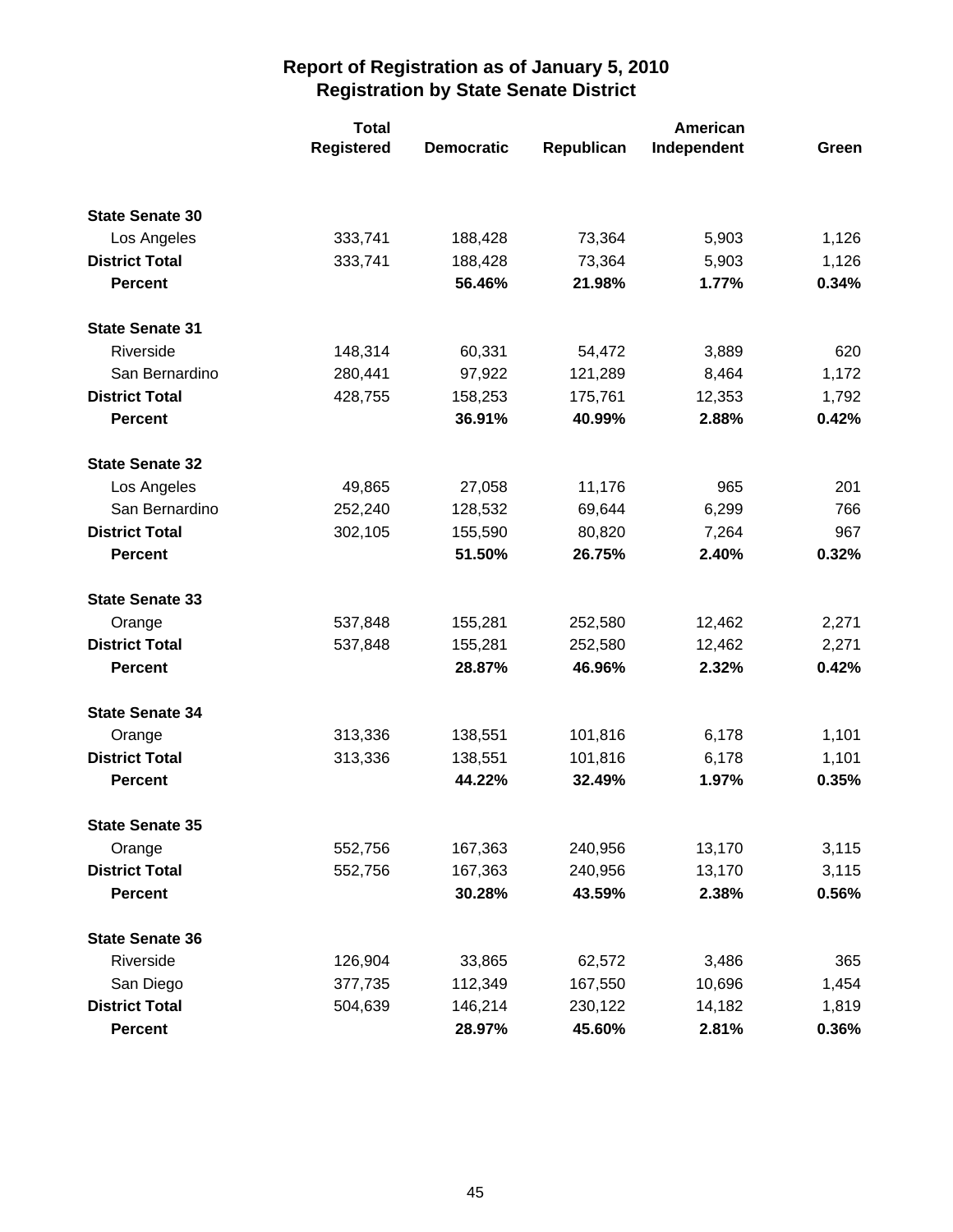|                        |             | Peace and |       | <b>Decline to</b> |  |
|------------------------|-------------|-----------|-------|-------------------|--|
|                        | Libertarian | Freedom   | Other | <b>State</b>      |  |
|                        |             |           |       |                   |  |
| <b>State Senate 30</b> |             |           |       |                   |  |
| Los Angeles            | 1,134       | 2,593     | 2,056 | 59,137            |  |
| <b>District Total</b>  | 1,134       | 2,593     | 2,056 | 59,137            |  |
| <b>Percent</b>         | 0.34%       | 0.78%     | 0.62% | 17.72%            |  |
| <b>State Senate 31</b> |             |           |       |                   |  |
| Riverside              | 788         | 514       | 1,365 | 26,335            |  |
| San Bernardino         | 1,421       | 658       | 1,128 | 48,387            |  |
| <b>District Total</b>  | 2,209       | 1,172     | 2,493 | 74,722            |  |
| <b>Percent</b>         | 0.52%       | 0.27%     | 0.58% | 17.43%            |  |
| <b>State Senate 32</b> |             |           |       |                   |  |
| Los Angeles            | 181         | 395       | 290   | 9,599             |  |
| San Bernardino         | 904         | 1,115     | 953   | 44,027            |  |
| <b>District Total</b>  | 1,085       | 1,510     | 1,243 | 53,626            |  |
| <b>Percent</b>         | 0.36%       | 0.50%     | 0.41% | 17.75%            |  |
| <b>State Senate 33</b> |             |           |       |                   |  |
| Orange                 | 3,521       | 1,096     | 1,922 | 108,715           |  |
| <b>District Total</b>  | 3,521       | 1,096     | 1,922 | 108,715           |  |
| <b>Percent</b>         | 0.65%       | 0.20%     | 0.36% | 20.21%            |  |
| <b>State Senate 34</b> |             |           |       |                   |  |
| Orange                 | 1,674       | 1,404     | 1,375 | 61,237            |  |
| <b>District Total</b>  | 1,674       | 1,404     | 1,375 | 61,237            |  |
| <b>Percent</b>         | 0.53%       | 0.45%     | 0.44% | 19.54%            |  |
| <b>State Senate 35</b> |             |           |       |                   |  |
| Orange                 | 4,208       | 1,415     | 2,345 | 120,184           |  |
| <b>District Total</b>  | 4,208       | 1,415     | 2,345 | 120,184           |  |
| <b>Percent</b>         | 0.76%       | 0.26%     | 0.42% | 21.74%            |  |
| <b>State Senate 36</b> |             |           |       |                   |  |
| Riverside              | 544         | 188       | 1,217 | 24,667            |  |
| San Diego              | 2,356       | 660       | 1,851 | 80,819            |  |
| <b>District Total</b>  | 2,900       | 848       | 3,068 | 105,486           |  |
| <b>Percent</b>         | 0.57%       | 0.17%     | 0.61% | 20.90%            |  |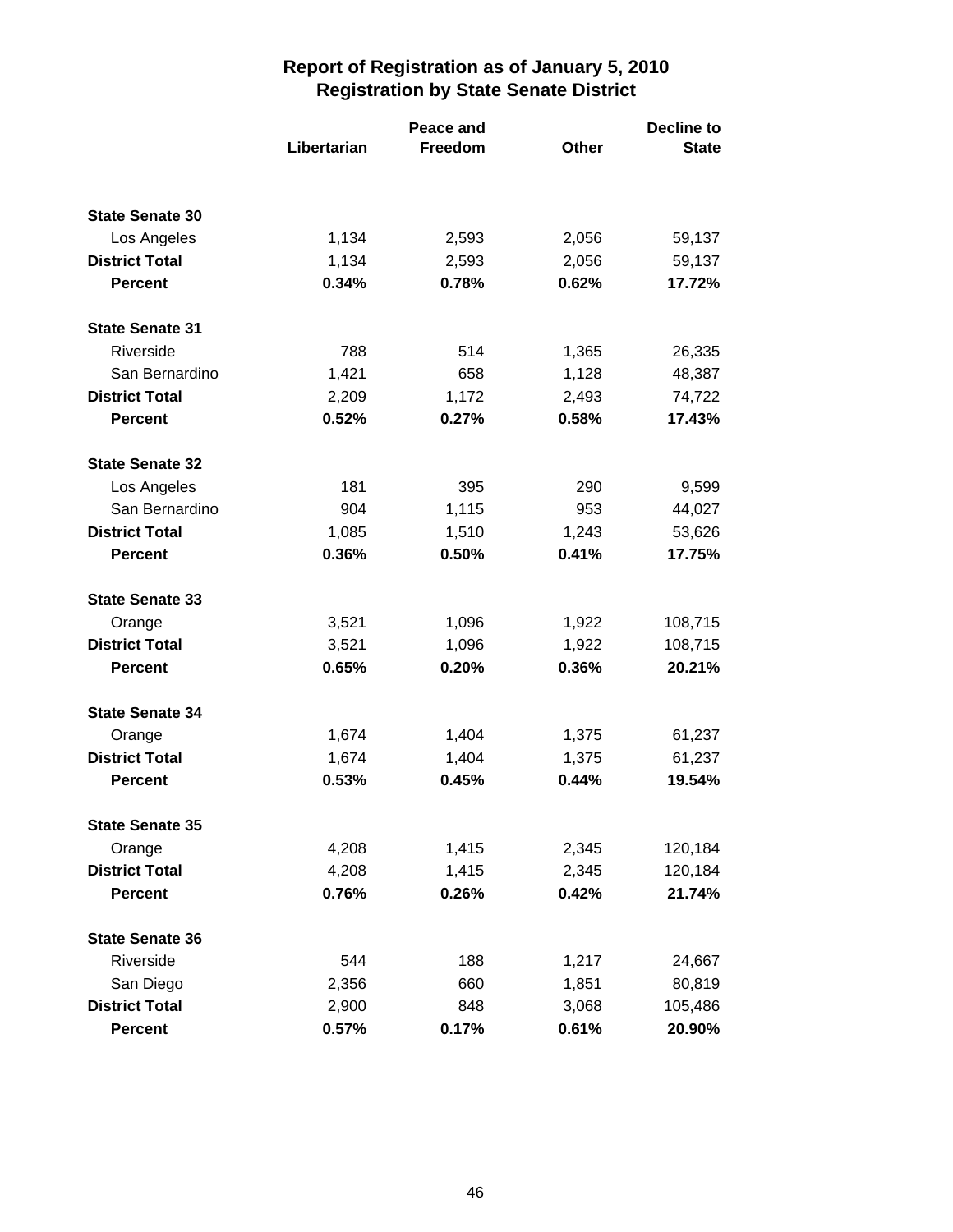|                        | <b>Total</b>      |                   | American   |             |         |
|------------------------|-------------------|-------------------|------------|-------------|---------|
|                        | <b>Registered</b> | <b>Democratic</b> | Republican | Independent | Green   |
| <b>State Senate 37</b> |                   |                   |            |             |         |
| Riverside              | 462,132           | 173,297           | 190,169    | 11,591      | 1,305   |
| <b>District Total</b>  | 462,132           | 173,297           | 190,169    | 11,591      | 1,305   |
| <b>Percent</b>         |                   | 37.50%            | 41.15%     | 2.51%       | 0.28%   |
| <b>State Senate 38</b> |                   |                   |            |             |         |
| Orange                 | 57,393            | 14,366            | 28,879     | 1,590       | 330     |
| San Diego              | 404,720           | 123,287           | 166,967    | 11,504      | 1,964   |
| <b>District Total</b>  | 462,113           | 137,653           | 195,846    | 13,094      | 2,294   |
| <b>Percent</b>         |                   | 29.79%            | 42.38%     | 2.83%       | 0.50%   |
| <b>State Senate 39</b> |                   |                   |            |             |         |
| San Diego              | 459,135           | 193,642           | 127,706    | 11,879      | 3,145   |
| <b>District Total</b>  | 459,135           | 193,642           | 127,706    | 11,879      | 3,145   |
| <b>Percent</b>         |                   | 42.18%            | 27.81%     | 2.59%       | 0.68%   |
| <b>State Senate 40</b> |                   |                   |            |             |         |
| Imperial               | 55,391            | 29,273            | 14,842     | 1,103       | 107     |
| Riverside              | 65,331            | 29,483            | 24,310     | 1,219       | 126     |
| San Diego              | 224,083           | 101,492           | 60,294     | 5,038       | 906     |
| <b>District Total</b>  | 344,805           | 160,248           | 99,446     | 7,360       | 1,139   |
| <b>Percent</b>         |                   | 46.47%            | 28.84%     | 2.13%       | 0.33%   |
| <b>State Total</b>     | 16,909,574        | 7,545,617         | 5,199,961  | 382,380     | 111,395 |
| <b>Percent</b>         |                   | 44.62%            | 30.75%     | 2.26%       | 0.66%   |
|                        |                   |                   |            |             |         |